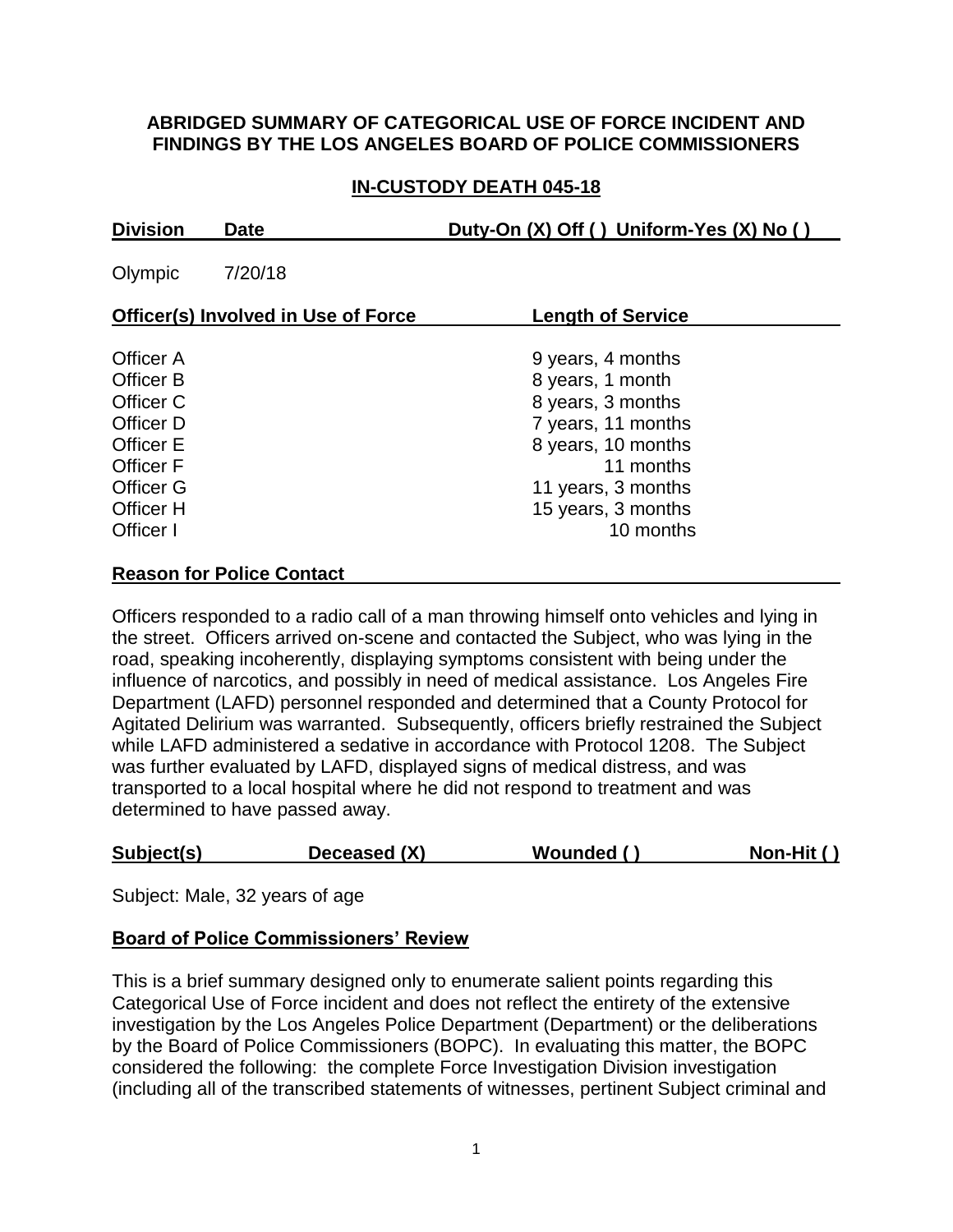medical history, and addenda items); the relevant Training Evaluation and Management System materials of the involved officers; the Use of Force Review Board recommendations; the report and recommendations of the Chief of Police; and the report and recommendations of the Inspector General. The Department Command staff presented the matter to the BOPC and made itself available for any inquiries by the BOPC.

Due to privacy concerns, certain medical information that was presented to the BOPC is not included in this report.

The following incident was adjudicated by the BOPC on January 29, 2019.

#### **Incident Summary**

Communications Division received five emergency calls from persons reporting that a male suspect was throwing himself into passing vehicles and lying in the middle of the street. Officers A and B responded to the call.

Upon arrival at the scene, Officers A and B observed the Subject lying in the middle of the street, rolling around and making noises. Officers approached the Subject, assisted him out of the roadway, and then had him sit on the ground. According to Officer B, the Subject was non-responsive, made grunting noises, and kept rolling around on the ground.

According to Officer A, his/her initial impression of the Subject was that he was possibly deaf-mute because he made noises and was unable to speak, but made hand movements. The Subject did not respond to any of the officers' commands, and as Officer A continued to observe the Subject's actions, Officer A suspected that the Subject was under the influence of narcotics. Officer A then immediately requested a Rescue Ambulance (RA) and additional police assistance.

While Officers A and B waited for assisting units and the RA to arrive, the Subject rolled back and forth between the driveway and the street. The Subject made hand gestures, unintelligible noises, pointed to the sky, and hit the ground with his hands.

LAFD personnel arrived at the scene and were briefed by Officer B. LAFD personnel assessed the Subject and determined that County Protocol 1208 for Agitated Delirium was warranted. That protocol called for injecting the Subject with medication called Versed to sedate him, thereby creating a safer environment in which to further treat him.

Sergeant A arrived on-scene and was briefed by Officer A. LAFD informed Officer B that they wanted officers to assist by restraining the Subject when LAFD personnel administered the sedative. Sergeant A and LAFD personnel discussed a plan regarding how to approach and subdue the Subject. Sergeant A then advised Officers A and B of the plan to hold the Subject down once additional officers arrived, and that LAFD would then inject the Subject with the sedative.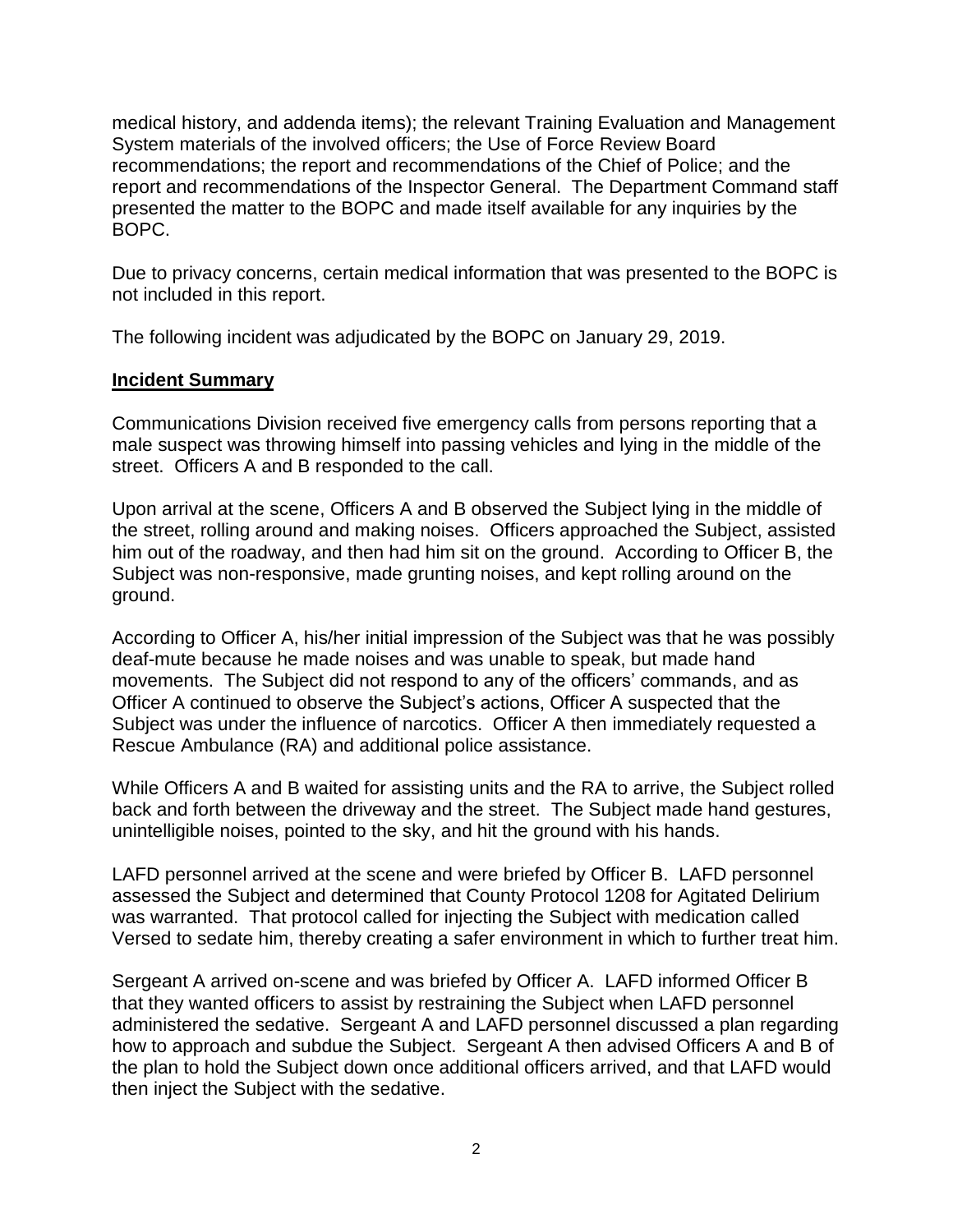According to Sergeant A, it appeared to him/her that officers were going to have to use force to hold the Subject down. The plan was to use the least amount of force necessary, or no force, if possible, to avoid injuring the Subject. Sergeant A stated he/she did not know if the Subject would react in a violent manner, and in his/her experience LAFD personnel would not assist LAPD officers with uses of force. Therefore, Sergeant A decided to wait for additional LAPD personnel to arrive.

Officers C and D were the first unit to arrive in response to the back-up request. Sergeant A immediately gathered Officers A, B, C, and D, and briefed them of the plan. Sergeant A advised the officers that once an additional unit arrived, officers were going to hold the Subject down so LAFD personnel could inject him with medication. Sergeant A told officers to wait until the Subject was face down on the ground before going hands-on and holding him down. Officer B asked if they should handcuff the Subject. Sergeant A advised the officers to handcuff the Subject if possible, but stated that if the Subject resisted, Sergeant A wanted the officers to just hold the Subject's arms straight down.

The second unit to arrive in response to the back-up request was Officers E and F. Officer B approached Officers E and F and advised them of the plan to restrain the Subject so LAFD could administer medication to sedate him. The third unit to arrive to the back-up request consisted of Officers G and H. Sergeant A met Officers G and H and briefed them of the plan.

According to Officers D, E, F, and G, when they arrived on scene, they observed the Subject rolling around on the ground, acting erratic, and appearing to be under the influence of narcotics. Officers A, B, C, D, E, F, G, and H acknowledged they were briefed of the plan by Sergeant A.

As the Subject rolled around on the ground between the driveway and the traffic lane, Officer A asked if everyone was ready, and suggested they wait until the Subject was on his stomach. As the Subject rolled to his stomach, Sergeant A advised the officers to proceed. As the officers approached the Subject, he rolled onto his right side and then to his back.

The following recounts the actions of officers who used force during the incident. The incident was unfolding rapidly and the officers' actions, although depicted in a certain order, occurred simultaneously.

Officers A, B, E, and F reached down to control the Subject's arms and upper body. Officers C, D, and G reached down to control the Subject's legs. The officers rolled the Subject to the right, onto his stomach, and into a prone position.

As officers initiated control of the Subject, the Subject began to scream, opened his mouth, made growling-like sounds, and attempted to bite Officer B's hands. Officer A reached down and placed his/her right hand on the Subject's right shoulder blade,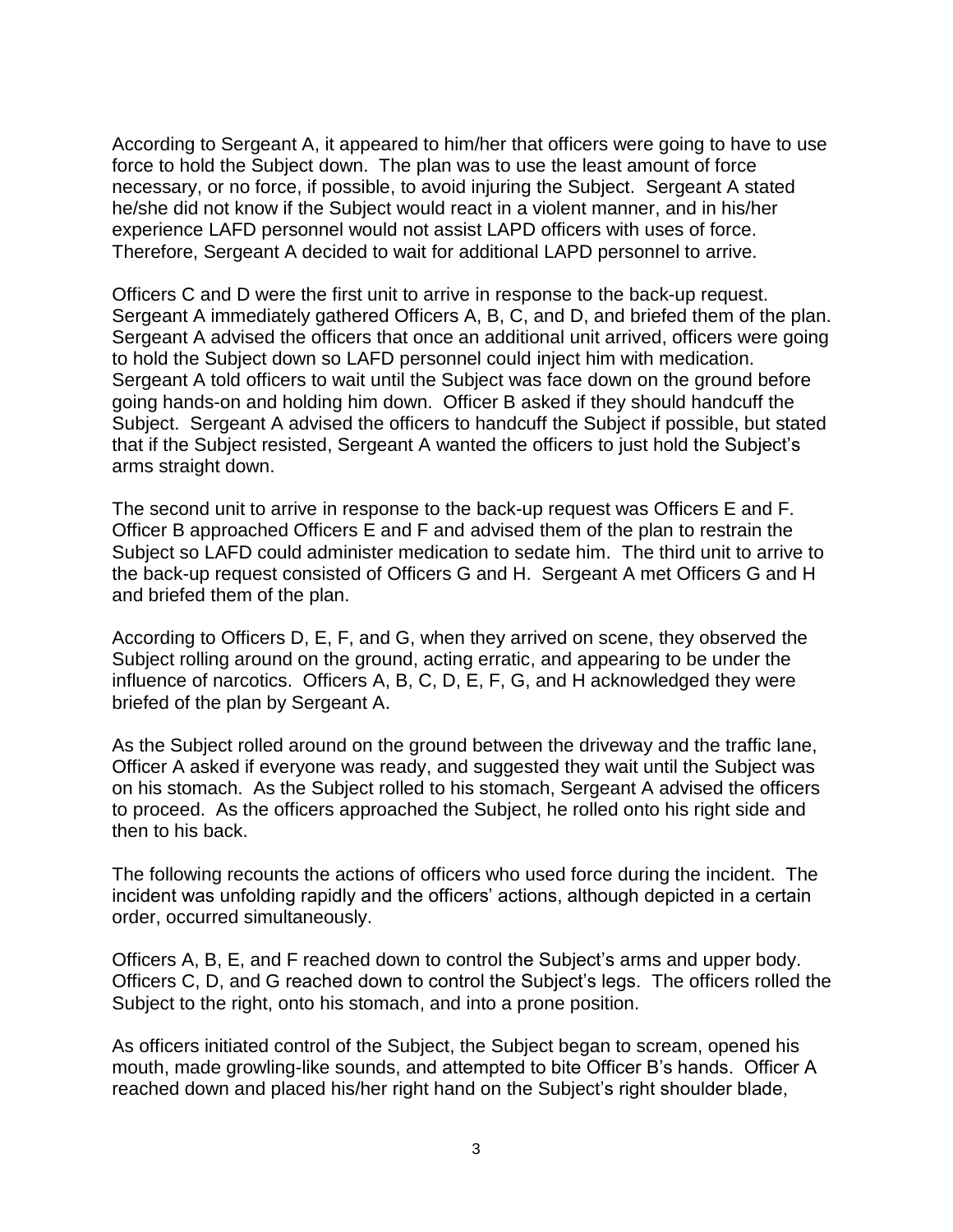his/her left hand on the Subject's left shoulder blade, and applied bodyweight to the Subject's upper back. Officer B placed his/her left knee on the Subject's lower back and applied bodyweight. LAFD personnel injected the Subject with the Versed medication while he was being restrained by officers.

Officer E reached down and placed a firm grip with his/her left hand behind the Subject's neck as the Subject continued to move his head from side to side with his mouth wide open. Officer E placed a firm grip on the Subject's right wrist and used physical force to extend the Subject's right arm out to his right side. The Subject turned his head to the right, and Officer E placed his/her left hand on the right side of the Subject's head and held the Subject's head against the ground. Officer B used firm grips to grab the Subject's left wrist with both of his/her hands and physical force to extend the Subject's left arm from underneath the Subject's chest to his left side. Officer B placed a firm grip on the Subject's left forearm with his/her right hand, a firm grip on the Subject's left wrist with the left hand, and used bodyweight to hold the Subject's arm down. The Subject yelled and made growling-like sounds. Sergeant A encouraged the Subject, telling him he was all right.

The Subject brought his right arm across his body to his left side and grabbed Officer B's left forearm with his right hand. Officer E reacquired a firm grip on the Subject's right wrist and used physical force to extend the Subject's right arm back out to his right side. The Subject turned his head to the left, lunged his head toward Officer B's hands, and attempted to bite Officer B's hands as Officer E placed his/her left hand on the left side of the Subject's head and held the Subject's head against the ground. Officer B released his/her grip of the Subject's left forearm with his/her right hand and placed his/her right hand over Officer E's left hand. Officer B reacquired a firm grip on the Subject's left forearm with his/her left hand and used bodyweight to hold the Subject's left arm down. Sergeant A told the officers they were just going to hold the Subject until he calmed down. Officers A and B reassured the Subject, telling him that he was doing good and that they were trying to help him.

According to Officer A, he/she leaned forward with his/her arms over the Subject's shoulder blades and placed his/her left knee on the Subject's lower back to apply pressure to prevent the Subject from rolling over. The Subject resisted and attempted to move and roll over to the side.

According to Officer E, the Subject lunged his head and attempted to bite Officer B multiple times. Officer E stated he/she communicated to the officers to watch their fingers because the Subject attempted to bite Officer B's hands. Additionally, Officer E indicated he/she used his/her left hand to control the Subject's head and prevent the Subject from lunging his head forward and biting officers. Officer E stated he/she placed his/her left hand on both sides of the Subject's head because the Subject turned his head back and forth and scraped the side of his face against the ground when he turned.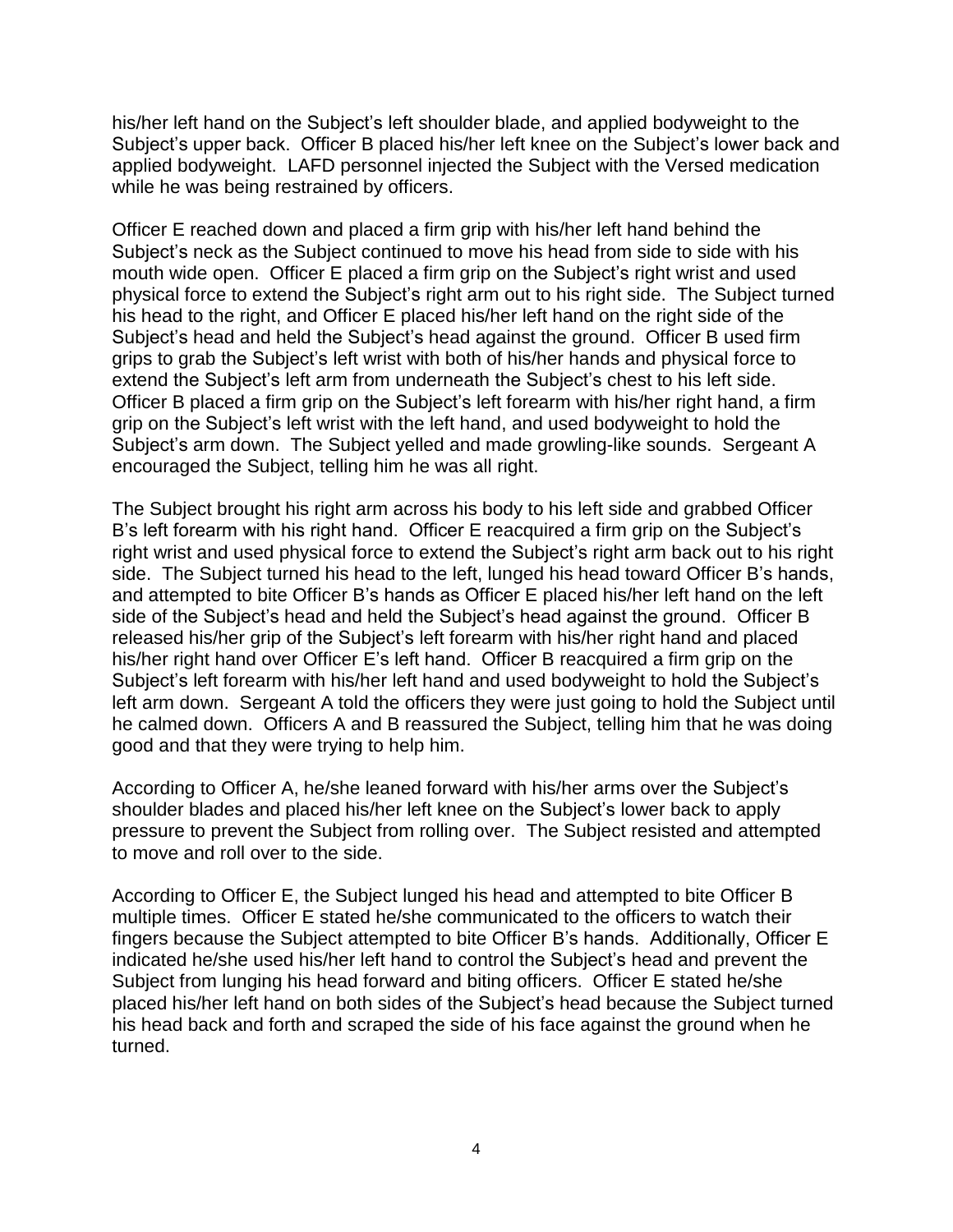Officer B said that throughout the incident the Subject struggled, opened his mouth, lunged his head forward toward Officer B's arms, and attempted to bite Officer B's forearms. Officer B did not feel any contact from the Subject's bite attempts, and stated the glove on the Subject's left hand came off, but Officer B was not positive if the Subject bit the glove off.

As the officers struggled to control the Subject's arms, Sergeant A directed Officer I to grab the Subject's right arm and hold it down. Officer I reached down and used a firm grip with his/her left hand to grab the Subject's right bicep and held it down on the ground using bodyweight. Officer I applied a firm grip with his/her right hand to the Subject's right hand and held it down on the ground using bodyweight. Officer I repositioned his/her right hand to the Subject's right forearm, used a firm grip, and applied bodyweight to hold the Subject's right arm down on the ground. Officer E placed his/her right knee on the Subject's left arm at the elbow and applied bodyweight.

Officer F placed his/her right hand at the top of the Subject's back, just below his neck, grabbed the Subject's sweatshirt, and applied bodyweight. The Subject lifted his left elbow off the ground, and Officer A repositioned his/her left hand to the Subject's left arm and applied bodyweight to keep the arm down. Sergeant A told Officer H to help Officer B hold the Subject's arm. Officer H applied a firm grip with his/her right hand to the Subject's left forearm and applied bodyweight to hold the Subject's left arm against the ground. As the Subject turned his head to the right, Officer F moved his/her right hand to the back of the Subject's head and applied bodyweight. Simultaneously, Officer E moved his/her left hand on top of Officer F's right hand and applied bodyweight.

Officer D applied a firm grip with his/her left hand to the back of the Subject's left knee and applied bodyweight to hold the Subject's left leg down. Officer D applied a firm grip with his/her right hand to the Subject's left ankle and applied bodyweight to hold the Subject's left leg down. Officer F placed his/her left knee on the back of the Subject's upper left leg and applied bodyweight. Officer F used a firm grip with his/her left hand to grab the back of the Subject's left knee and applied bodyweight. Officer F moved his/her left knee to the back of the Subject's upper right leg and applied bodyweight. Officer G applied firm grips with both of his/her hands to the Subject's right ankle and applied bodyweight to keep the Subject's right leg down. Officer G placed his/her left knee on top of the Subject's right foot and applied bodyweight. Officer G then removed his/her knee off from the Subiect's right foot, and the Subiect continued to move his right foot. Officer G placed his/her left knee on top of the Subject's right foot three separate times as the Subject continued to move his foot. According to Officer G, he/she placed his/her left knee on the Subject's right foot and applied bodyweight because the Subject's leg strength lifted him off the ground.

Officer C applied a firm grip with his/her right hand to the Subject's right ankle and applied bodyweight. Officer C applied a firm grip with his/her left hand to the Subject's left ankle and applied bodyweight. After several seconds, Officer C released his/her grips, stood up, and backed away from the Subject.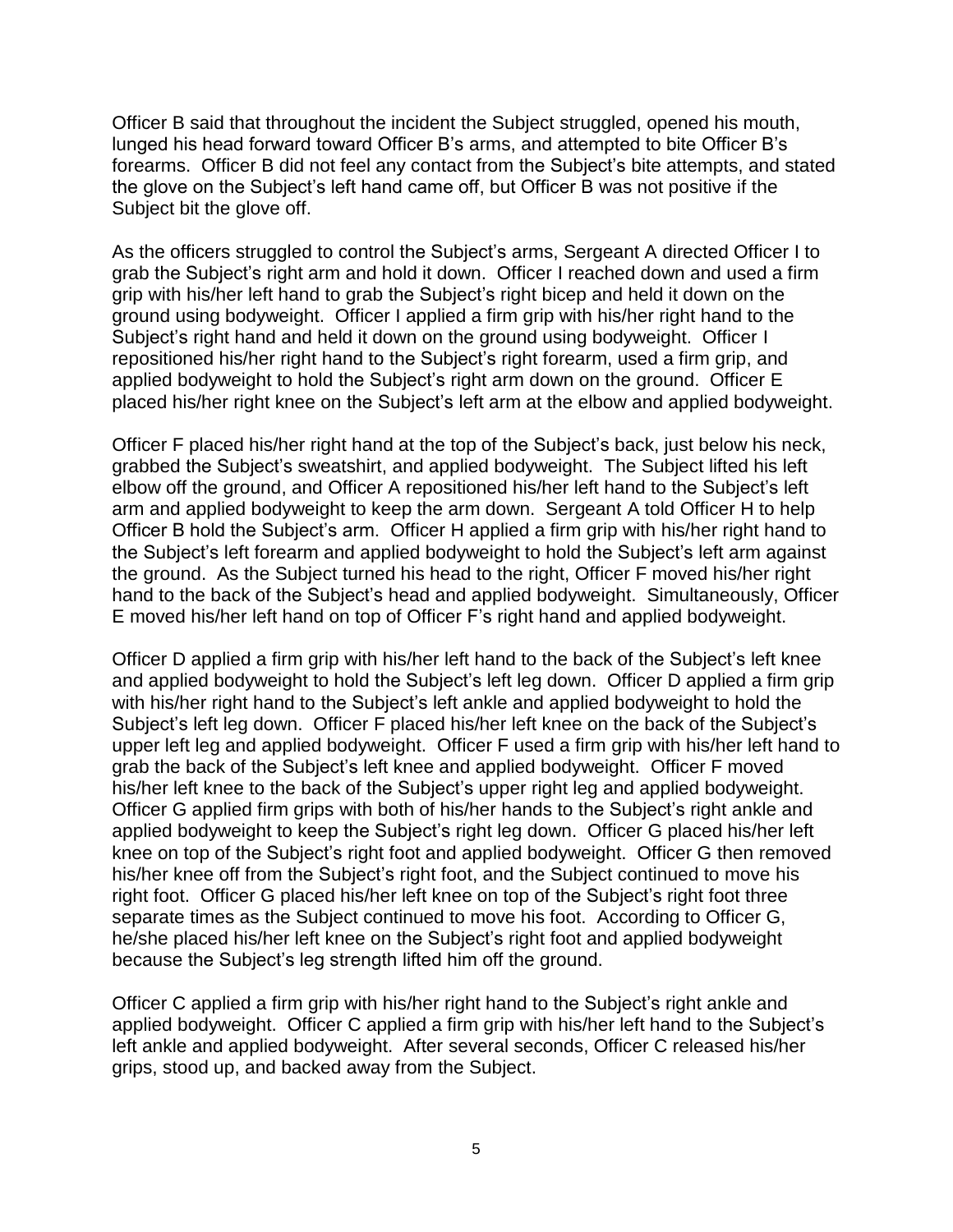According to Officer C, he/she held the Subject's ankles for several seconds and then realized there was no need for Officer C to hold the Subject because Officers D and G held the Subject's legs down. Officer C released his/her hold of the Subject's legs and stood up. Officer C stated after a couple minutes, he/she observed Officer G struggling to hold the Subject's right leg down, at which point he/she reengaged, as far as holding the Subject's legs down.

Officer C reengaged and placed his/her right hand on top of the Subject's right foot and applied bodyweight to hold the foot down. As the Subject continued to move both of his legs, Officer C placed his/her left hand on top of the Subject's left foot and applied bodyweight to hold the Subject's foot down, as he/she continued to also hold the Subject's right foot down.

Sergeant A directed Officer B to handcuff the Subject, one arm at a time. Officer B guided the Subject's left arm behind the Subject's lower back and handcuffed the left wrist. Officer B maintained hold of the handcuffs using a pistol grip with his/her right hand, while Officers A and E discussed how to guide the Subject's right arm behind the lower back. Officer A pointed to the Subject's left shoulder with his/her right hand and asked for someone to get on that side. Officer B placed his/her left knee on the Subject's left shoulder and Officer E moved his/her right hand to the right side of the Subject's head and his/her left hand to the Subject's upper back and applied bodyweight, while Officers A and I guided the Subject's right arm to the lower back. Officer B completed handcuffing process. At the time the Subject was handcuffed, he was no longer resisting the officers**.**

Immediately upon handcuffing the Subject, Sergeant A directed that the Subject be placed on a gurney. The officers then rolled the Subject to his right side and sat him up. Officer E grabbed the Subject by the rear of his sweatshirt, Officer B grabbed the Subject's right bicep, Officer F grabbed the Subject's left bicep, Officer G grabbed the Subject's left leg, and Officer D grabbed the Subject's right leg. The Subject appeared to be sedated. The officers then lifted the Subject off the ground and placed him onto the gurney.

After the Subject was placed onto the gurney, LAFD requested that officers remove the Subject's handcuffs. Officer G removed the handcuff from the Subject's right wrist and secured the Subject's left arm to the left side of the gurney railing. The gurney was rolled inside the RA by LAFD personnel.

According to LAFD personnel, the Subject's level of consciousness went from exaggerated and resisting to completely limp, unconscious, and not breathing. The Subject was moved to the back of the RA, where Cardiopulmonary Resuscitation (CPR) was initiated, and the Subject was treated as a full cardiac arrest patient during transport to the hospital.

Officer B rode inside the RA as the Subject was transported to the hospital. Officer A followed the RA in his patrol vehicle.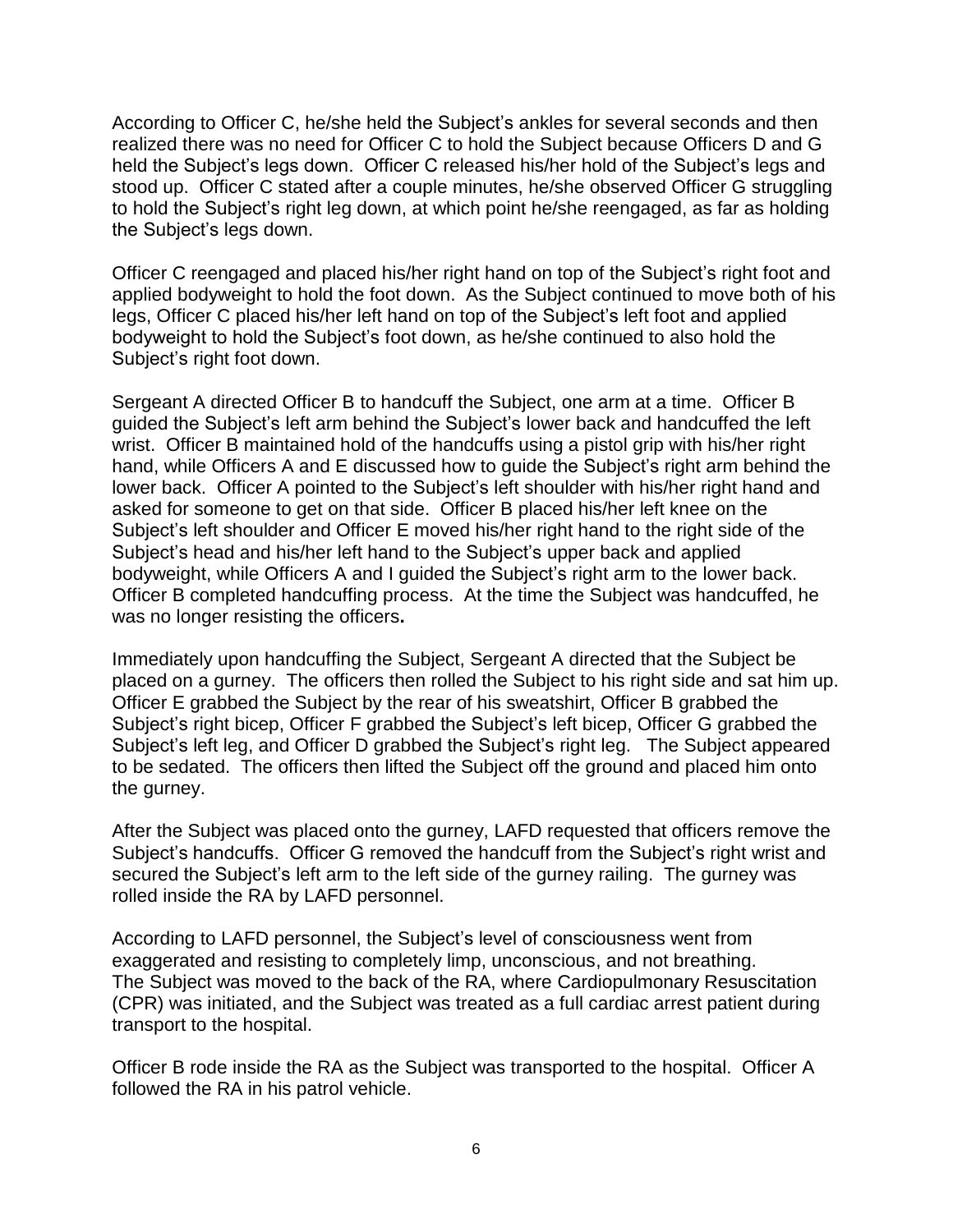The Subject was treated at the hospital by on-duty emergency room personnel. The Subject did not respond to medical treatment and was subsequently determined to have passed away.

## **Los Angeles Board of Police Commissioner's Findings**

The BOPC reviews each Categorical Use of Force incident based upon the totality of the circumstances, namely all of the facts, evidence, statements and all other pertinent material relating to the particular incident. In every case, the BOPC makes specific findings in three areas: Tactics of the involved officer(s); Drawing/Exhibiting of a firearm by any involved officer(s); and the Use of Force by any involved officer(s). Based on the BOPC's review of the instant case, the BOPC made the following findings:

# **A. Tactics**

The BOPC found Officers A, B, C, D, E, F, G, H, I, and Sergeant A's tactics to warrant a Tactical Debrief.

## **B. Drawing and Exhibiting**

Does not apply.

## **C. Non-Lethal Use of Force**

The BOPC found Officers A, B, C, D, E, F, G, H, and I's non-lethal use of force to be In Policy.

### **Basis for Findings**

In making its decision in this matter, the Commission is mindful that every "use of force by members of law enforcement is a matter of critical concern both to the public and the law enforcement community. It is recognized that some individuals will not comply with the law or submit to control unless compelled to do so by the use of force; therefore, law enforcement officers are sometimes called upon to use force in the performance of their duties. It is also recognized that members of law enforcement derive their authority from the public and therefore must be ever mindful that they are not only the guardians, but also the servants of the public. The Department's guiding value when using force shall be reverence for human life. Officers shall attempt to control an incident by using time, distance, communications, and available resources in an effort to de-escalate the situation, whenever it is safe and reasonable to do so. When warranted, Department personnel may objectively use reasonable force to carry out their duties. Officers who use unreasonable force degrade the confidence of the community we serve, expose the Department and fellow officers to legal and physical hazards, and violate the rights of individuals upon whom unreasonable force is used. Conversely, officers who fail to use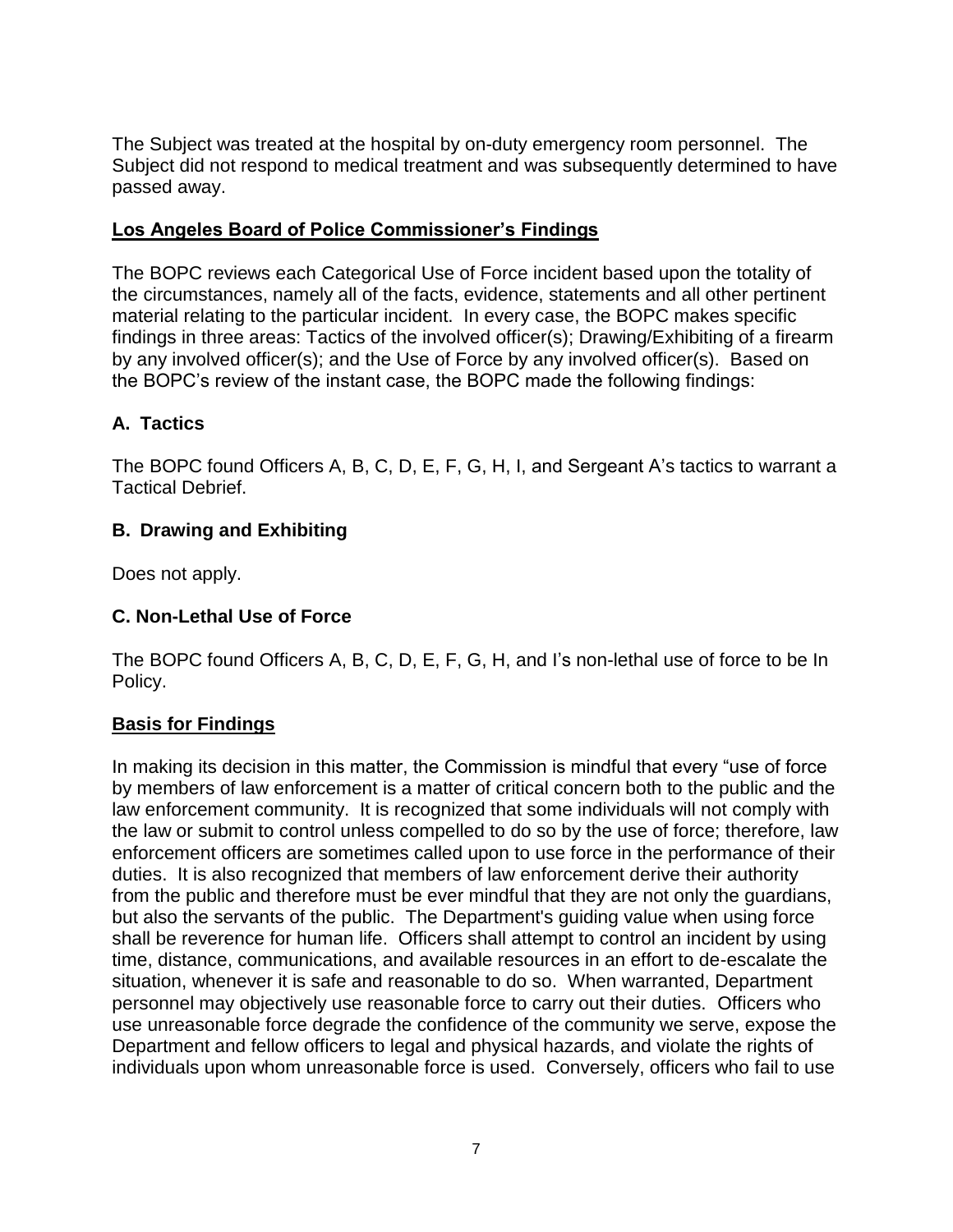force when warranted may endanger themselves, the community and fellow officers." (Use of Force Policy, Los Angeles Police Department Manual.)

The Commission is cognizant of the legal framework that exists in evaluating use of force cases, including the United States Supreme Court decision in Graham v. Connor, 490 U.S. 386 (1989), that:

"The reasonableness of a particular use of force must be judged from the perspective of a reasonable officer on the scene, rather than with the 20/20 vision of hindsight. The calculus of reasonableness must embody allowance for the fact that police officers are often forced to make split-second judgments – in circumstances that are tense, uncertain and rapidly evolving – about the amount of force that is necessary in a particular situation."

The Commission is further mindful that it must evaluate the actions in this case in accordance with existing Department policies. Relevant to our review are Department policies that relate to the use of force:

Law enforcement officers are authorized to use deadly force to:

- Protect themselves or others from what is reasonably believed to be an imminent threat of death or serious bodily injury; or
- Prevent a crime where Palencia's actions place person(s) in imminent jeopardy of death or serious bodily injury; or
- Prevent the escape of a violent fleeing felon when there is probable cause to believe the escape will pose a significant threat of death or serious bodily injury to the officer or others if apprehension is delayed. In this circumstance, officers shall to the extent practical, avoid using deadly force that might subject innocent bystanders or hostages to possible death or injury.

The reasonableness of an Officer's use of deadly force includes consideration of the officer's tactical conduct and decisions leading up to the use of deadly force. (Use of Force Policy, Los Angeles Police Department Manual.)

An officer's decision to draw or exhibit a firearm should be based on the tactical situation and the officer's reasonable belief that there is a substantial risk that the situation may escalate to the point where deadly force may be justified. (Los Angeles Police Department Manual.)

Tactical de-escalation involves the use of techniques to reduce the intensity of an encounter with a subject and enable an officer to have additional options to gain voluntary compliance or mitigate the need to use a higher level of force while maintaining control of the situation. Tactical de-escalation does not require that an officer compromise his or her safety or increase the risk of physical harm to the public. De-escalation techniques should only be used when it is safe and prudent to do so.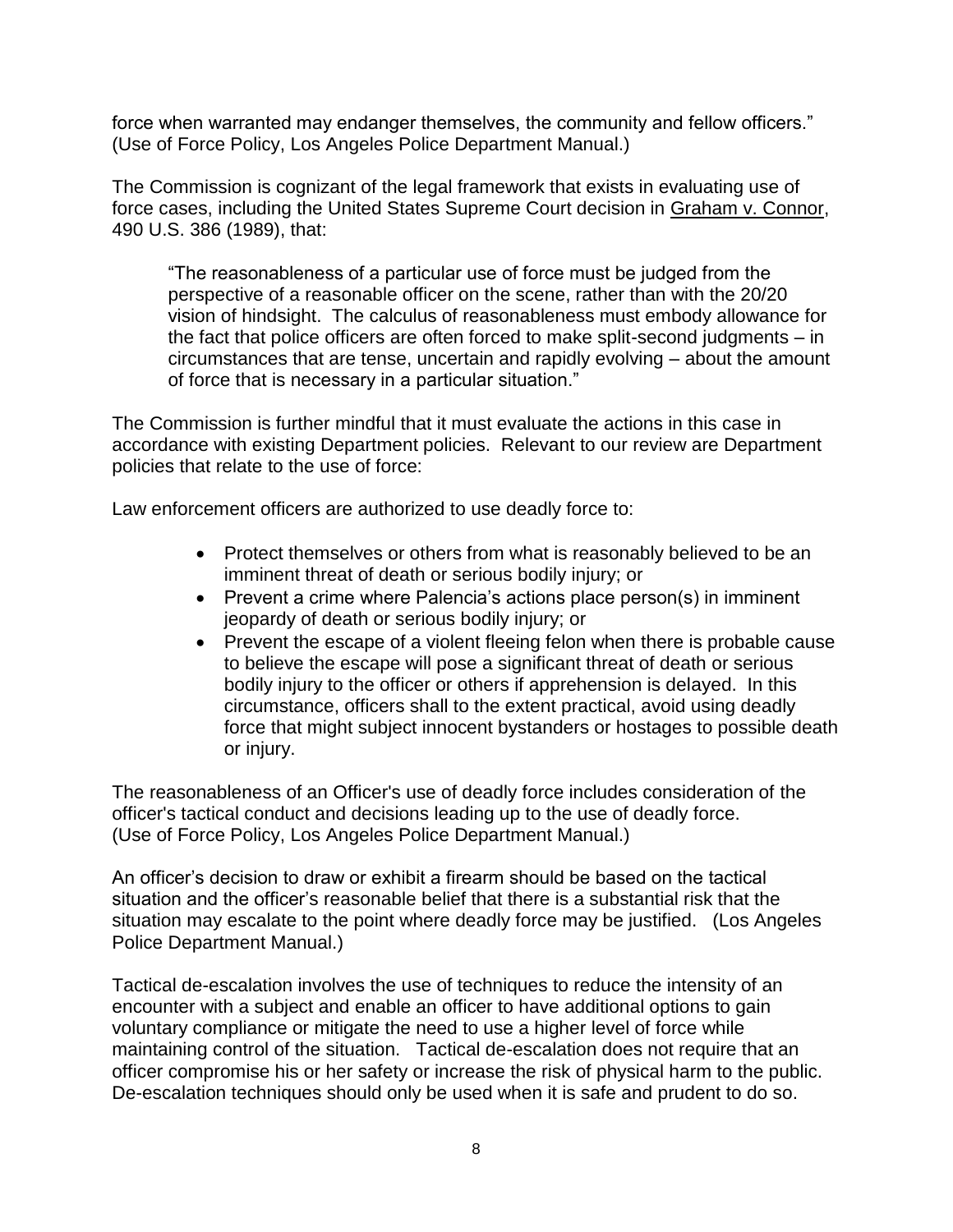(Tactical De-Escalation Techniques, October 2016.)

In making its decision in this matter, the Commission is mindful that every "use of force by members of law enforcement is a matter of critical concern both to the public and the law enforcement community. It is recognized that some individuals will not comply with the law or submit to control unless compelled to do so by the use of force; therefore, law enforcement officers are sometimes called upon to use force in the performance of their duties. It is also recognized that members of law enforcement derive their authority from the public and therefore must be ever mindful that they are not only the guardians, but also the servants of the public. The Department's guiding value when using force shall be reverence for human life. Officers shall attempt to control an incident by using time, distance, communications, and available resources in an effort to de-escalate the situation, whenever it is safe and reasonable to do so. When warranted, Department personnel may objectively use reasonable force to carry out their duties. Officers who use unreasonable force degrade the confidence of the community we serve, expose the Department and fellow officers to legal and physical hazards, and violate the rights of individuals upon whom unreasonable force is used. Conversely, officers who fail to use force when warranted may endanger themselves, the community and fellow officers." (Use of Force Policy, Los Angeles Police Department Manual.)

The Commission is cognizant of the legal framework that exists in evaluating use of force cases, including the United States Supreme Court decision in Graham v. Connor, 490 U.S. 386 (1989), that:

"The reasonableness of a particular use of force must be judged from the perspective of a reasonable officer on the scene, rather than with the 20/20 vision of hindsight. The calculus of reasonableness must embody allowance for the fact that police officers are often forced to make split-second judgments – in circumstances that are tense, uncertain and rapidly evolving – about the amount of force that is necessary in a particular situation."

The Commission is further mindful that it must evaluate the actions in this case in accordance with existing Department policies. Relevant to our review are Department policies that relate to the use of force:

Law enforcement officers are authorized to use deadly force to:

- Protect themselves or others from what is reasonably believed to be an imminent threat of death or serious bodily injury; or
- Prevent a crime where the subject's actions place person(s) in imminent jeopardy of death or serious bodily injury; or
- Prevent the escape of a violent fleeing felon when there is probable cause to believe the escape will pose a significant threat of death or serious bodily injury to the officer or others if apprehension is delayed. In this circumstance, officers shall to the extent practical, avoid using deadly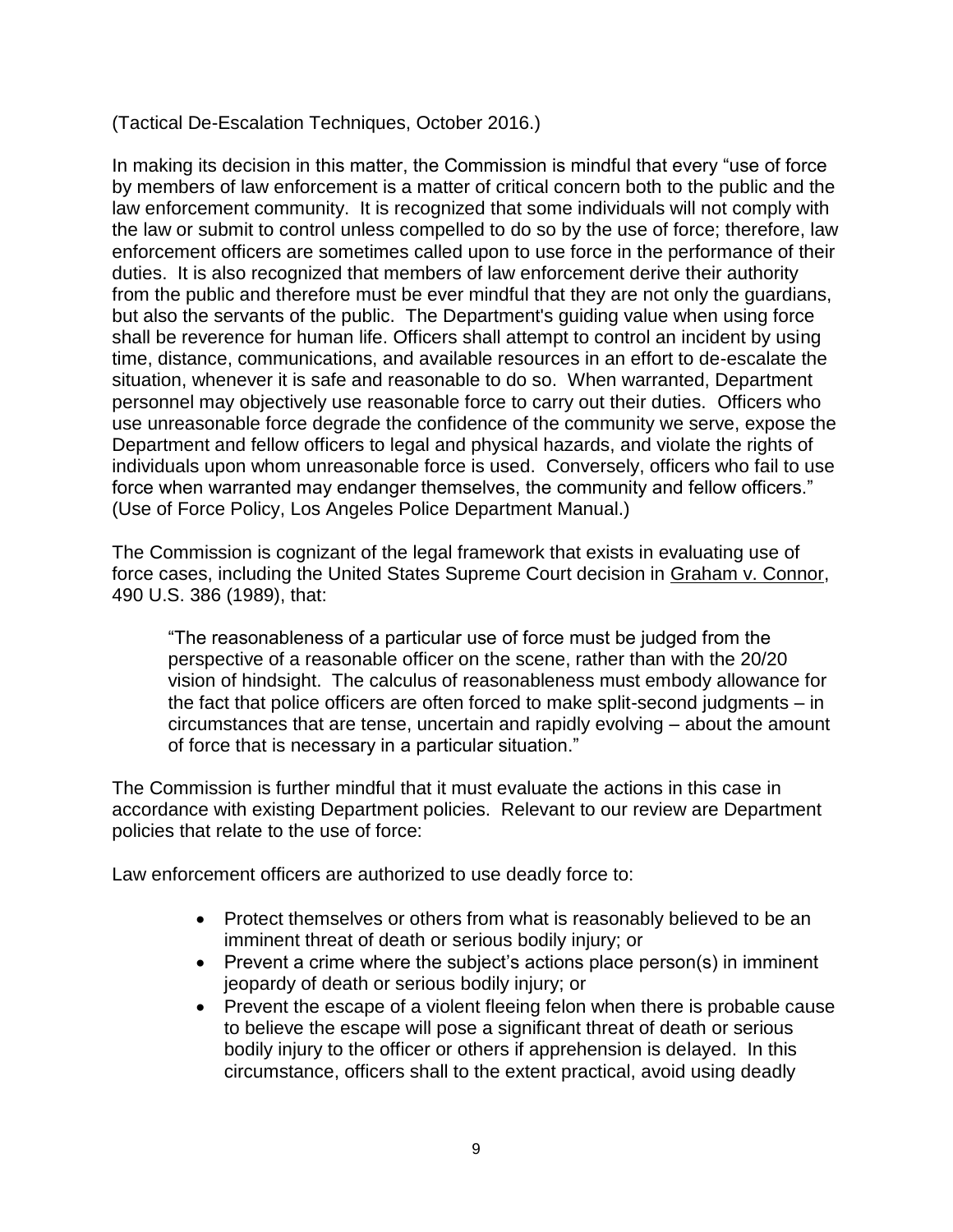force that might subject innocent bystanders or hostages to possible death or injury.

The reasonableness of an Officer's use of deadly force includes consideration of the officer's tactical conduct and decisions leading up to the use of deadly force. (Use of Force Policy, Los Angeles Police Department Manual.)

An officer's decision to draw or exhibit a firearm should be based on the tactical situation and the officer's reasonable belief that there is a substantial risk that the situation may escalate to the point where deadly force may be justified. (Los Angeles Police Department Manual.)

Tactical de-escalation involves the use of techniques to reduce the intensity of an encounter with a suspect and enable an officer to have additional options to gain voluntary compliance or mitigate the need to use a higher level of force while maintaining control of the situation. Tactical de-escalation does not require that an officer compromise his or her safety or increase the risk of physical harm to the public. De-escalation techniques should only be used when it is safe and prudent to do so. (Tactical De-Escalation Techniques, October 2016.)

# **A. Tactics**

• In conducting an objective assessment of this case, the BOPC determined that Sergeant A, along with Officers A, B, C, D, E, F, G, H and I's tactics did not substantially deviate from approved Department tactical training.

Each tactical incident merits a comprehensive debriefing. In this case, there were areas identified where improvement may be made. A Tactical Debrief is the appropriate forum for the involved personnel to discuss individual actions that took place during this incident. Therefore, the involved personnel were directed to attend a Tactical Debrief.

The BOPC found Officers A, B, C, D, E, F, G, H, I, and Sergeant A's tactics to warrant a Tactical Debrief.

### **B. Drawing and Exhibiting**

Does not apply.

### **C. Non-Lethal Use of Force**

• **Officer A –** (Firm Grip and Bodyweight)

According to Officer A, he/she was designated to control one of the Subject's arms. When the Subject rolled into a prone position, Officer A placed his/her right hand on the Subject's right shoulder blade area, his/her left hand on the Subject's left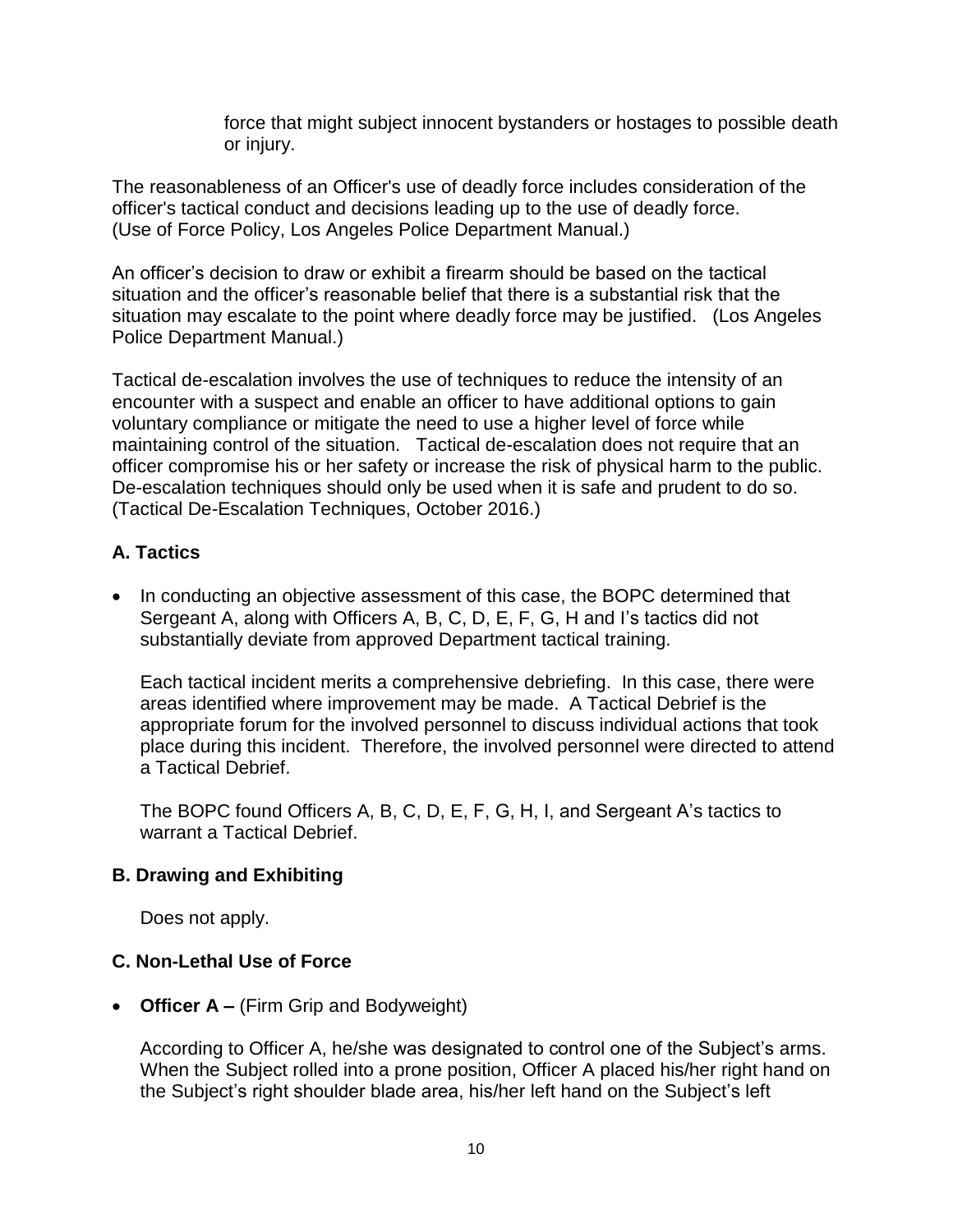shoulder blade area, and his/her left knee on the Subject's lower back. To prevent the Subject from rolling to one side, Officer A leaned forward and utilized his/her bodyweight to overcome the Subject's resistance.

• **Officer B –** (Firm Grip, Bodyweight, Physical Force)

According to Officer B, he/she was designated to control one of the Subject's arms. When the Subject rolled into a prone position, Officer B grabbed the Subject's left arm with both hands. The Subject reacted by moving his left arm closer to his body. As Officer B attempted to maintain control of the Subject's left arm, Officer B's arms were dragged in close proximity to the Subject's mouth, at which time the Subject lunged his head forward and tried to bite Officer B's arms multiple times. As the Subject was struggling, trying to turn and bite, Officer B did his/her best to maintain control of the Subject's left arm while waiting for him to calm down.

According to Officer B, after some time had passed, Sergeant A asked Officer B if he/she could handcuff the Subject. Officer B advised Sergeant A that he/she believed they could. Officer B then placed a knee on the Subject's left shoulder, guided the Subject's left arm to his back and secured a handcuff on his left wrist. The officers controlling the Subject's right arm then guided his right arm to his back, and the Subject was handcuffed without further incident.

• **Officer C –** (Firm Grip and Bodyweight)

According to Officer C, he/she was designated to control one of the Subject's legs. Officer C observed that while Officers D and G were each holding down one of the Subject's legs, the Subject was still trying to move them. Officer C squatted down and placed a hand on each of the Subject's ankles to hold them down. Officer C determined his/her efforts were no longer needed to control the Subject's legs, and he/she released his/her grip. Officer C continued to monitor the situation, and when Officers D and G appeared to be struggling to control the Subject's legs, Officer C resumed his/her previous position and held down the Subject's ankles.

• **Officer D –** (Firm Grip and Bodyweight)

According to Officer D, he/she was designated to control one of the Subject's legs, and grabbed the Subject's lower left leg near the calf and ankle area with both hands. The Subject continued to be erratic and was kicking. Officer D maintained his/her hold on the Subject's lower leg, applying pressure to prevent the Subject from kicking an officer or hurting himself.

• **Officer E –** (Firm Grip and Bodyweight)

According to Officer E, he/she was directed to control the Subject's upper torso area. When the Subject began to roll into a prone position, Officer E grabbed the Subject's right arm and applied bodyweight to pin it to the ground. Simultaneously, as the